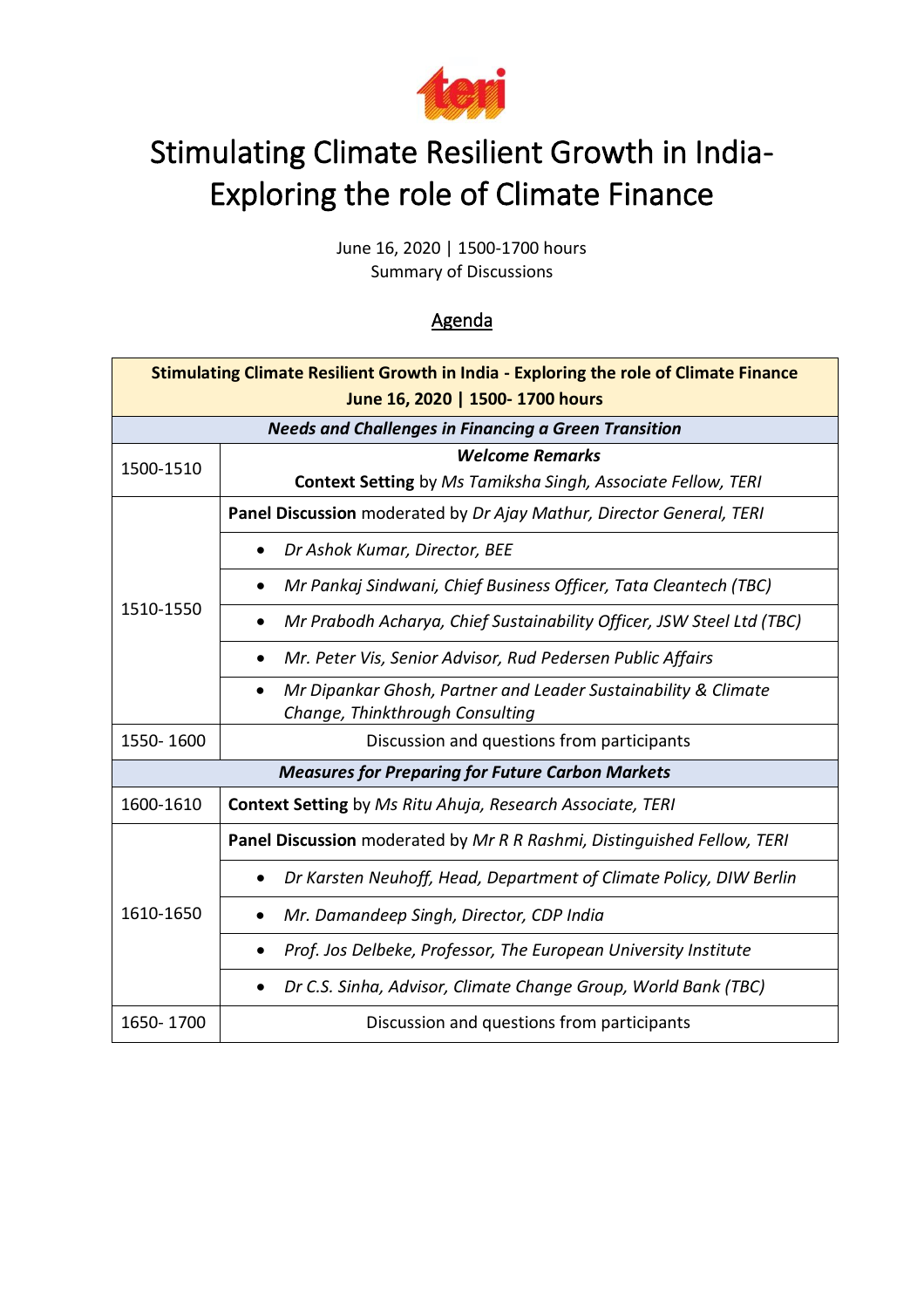#### **Introduction**

2020 has been viewed as the year that would allow climate change to be at the centre of the global debate. Climate finance, which includes the future carbon markets and trading mechanisms, finance instruments like green bonds and concessional loans, public budgetary support, etc., play a central role in the revision of the climate commitments. However, with COVID-19 there has been large restructuring of the economic and public expenditure across the world. Thus, re-stimulating climate finance has become one of utmost urgency.

Stimulus package for India focuses on five pillars which included infrastructure and technology to make the country self-reliant. There is a need to keep the momentum for energy transition and climate actions across all levels, from industries to states to national policies, where international and domestic climate finance can play a catalytic role for this green transition. There are major investment gaps in critical areas such as off-grid renewable energy for the agriculture sector, energy efficiency for MSMEs, resilient infrastructure for rural development, and technology uptake and implementation for high-emitting industries. Carbon finance can play an important role in enabling these developments.

There is a need to mobilize additional climate finance from public and private sector. There is a need to design and demonstrate finance mechanisms that are able to address the concerns of the producers, be able to achieve accelerated emission reduction, while also contributing to the economic recovery.

#### **First Panel Session: Needs and Challenges in Financing a Green Transition**

The session began with **Ms Tamiksha Singh, Associate Fellow, The Energy and Resources Institute (TERI)** setting the context for the discussions. She shared insights pertaining to the study on barriers to finance in transition for hard to abate sectors, carried out under the ongoing IKI funded multi-country collaboration. The project assesses barriers faced by two hard to abate sectors namely steel and cement sector in transitioning to low carbon pathways. She brought into limelight the challenges faced by these sectors in accessing the finance required for the green transition. These challenges can be classified into those on the supply and demand sides, inconsistent and insufficient policies, and lack of availability of finance. Key supply side issue has been lack of carbon pricing signals and lack of standards and certifications process for green framework. Whereas the demand side issue has been limited willingness to pay for green products. Existing policy framework exists but is insufficient to drive large scale change. This lack of effective policy also limits the accessibility to finance.

The session was moderated by **Dr. Ajay Mathur, Director General, TERI**. He stressed upon the need to look at the issue of climate finance and COVID-19 recovery packages together to ensure green growth which envelop sustainable livelihood, jobs, and economic growth. He shared his insights on the likely impact of renewable electricity promotion on the green transition within other areas and sectors too. As move forward, key challenge is to build green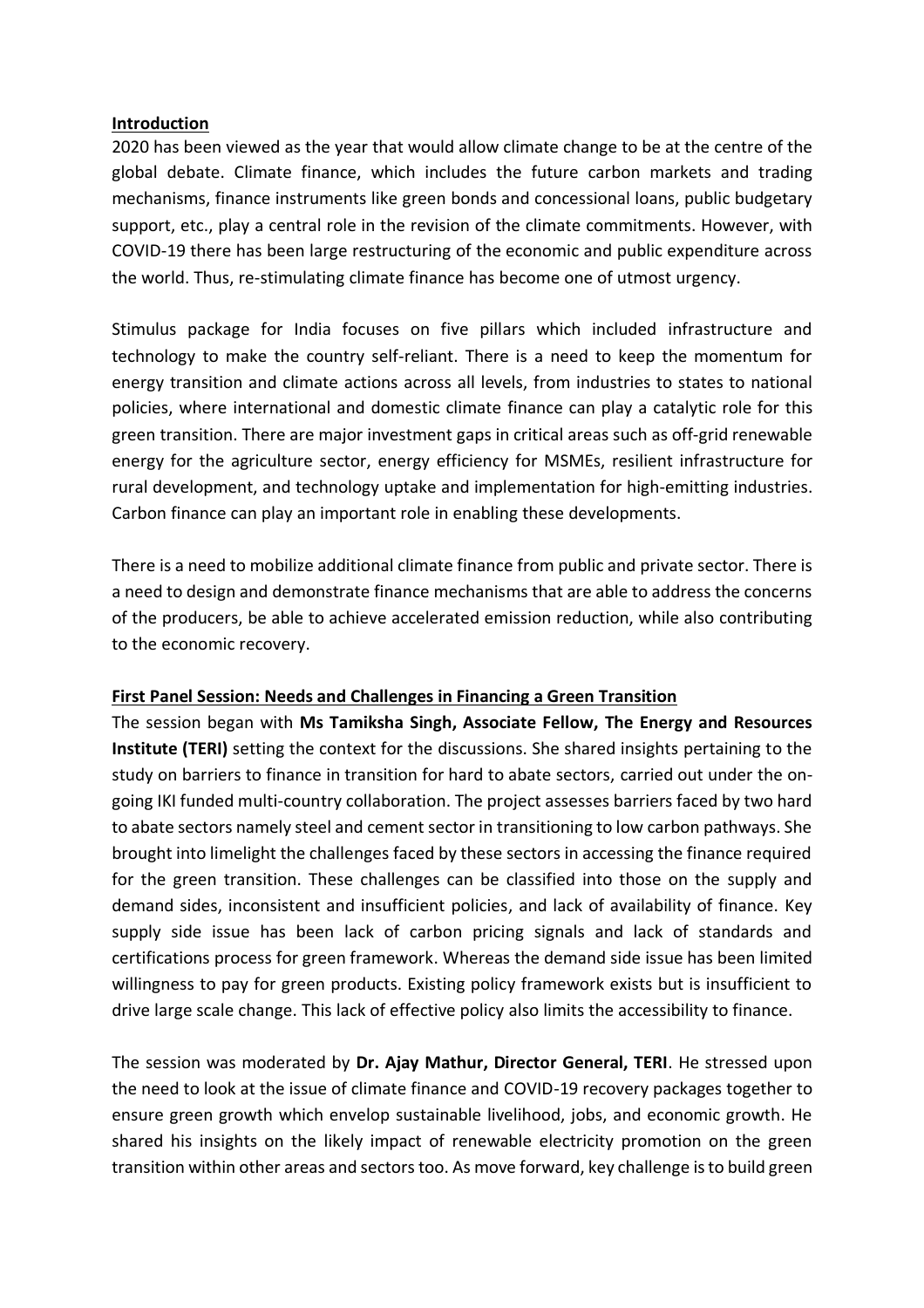capabilities of all actors in the economy. Lastly, the language of recovery must be cooperative and inclusive.

**Mr. Abhay Bakre, Director General, Bureau of Energy Efficiency (BEE)** shared insight on the PAT Scheme. With the PAT cycle working as a regular feature, changes are expected to come up for both sides- people achieving energy efficiency and other actors involved. The changes in DCs are being done. The non-DCs and new actors giving green targets will be given flexibility. Talking about the finance side, he emphasized that we have a long way to go to address the challenges facing easy and affordable procurement of funds to finance climate resilient growth.

**Dr Ashok Kumar, Director, BEE** shared his insights on the critical role played by climate finance to stimulate innovation and build capacities. To meet the commitments laid down to tackle climate change, there is a need of a robust system to monetize the impact being expected. He emphasized that initiatives aimed at storing of carbon credits and building up of necessary infrastructure are very important. The linkage for energy savings kind of mechanism that we already have in PAT system with a carbon space can give a leverage of linking national as well as international markets.

**Mr Pankaj Sindwani, Chief Business Officer, Tata Cleantech** shared with the attendees that there are many gaps in the understanding among various stakeholders and industries regarding availability of climate finance. On one hand, the industries have been facing issue of lack of finance and on the other hand, green banks are facing issues in deploying the funds they possess. Hence, there is a need to come together on a same table and address these gaps. The industries can be made climate resilient as there are a lot of low hanging fruits. It is a question about awareness and more than that it is a question of how industries can transition from the state of inertia.

**Mr Prabodh Acharya, Chief Sustainability Officer, JSW Steel Ltd** emphasized on the role played by steel and cement sector in building a modern climate resilient society. He stressed that efforts aimed at creating a climate resilient future should be prioritised. He talked about the challenges faced to finance energy efficiency aimed projects. Developing an accepted taxonomy of what comprises 'green' will be useful for hard to abate sectors to get investments for green projects. He also emphasised that establishing linkages between green bond mechanism and sustainable development goals can be beneficial.

**Mr. Peter Vis, Senior Advisor, Rud Pedersen Public Affairs** provided insights on the European Union's (EU) outlook towards the green transition. Green finance has played an instrumental role in energy transition within EU. The EU has tried to develop a series of instruments to stimulate the leaders to be technology leaders. In response to the COVID-19 crisis, the EU has created a Just Transition Fund for green transition and economic recovery. The fund is trying to compensate decommissioning of old plans in steel and cement sectors. So, the companies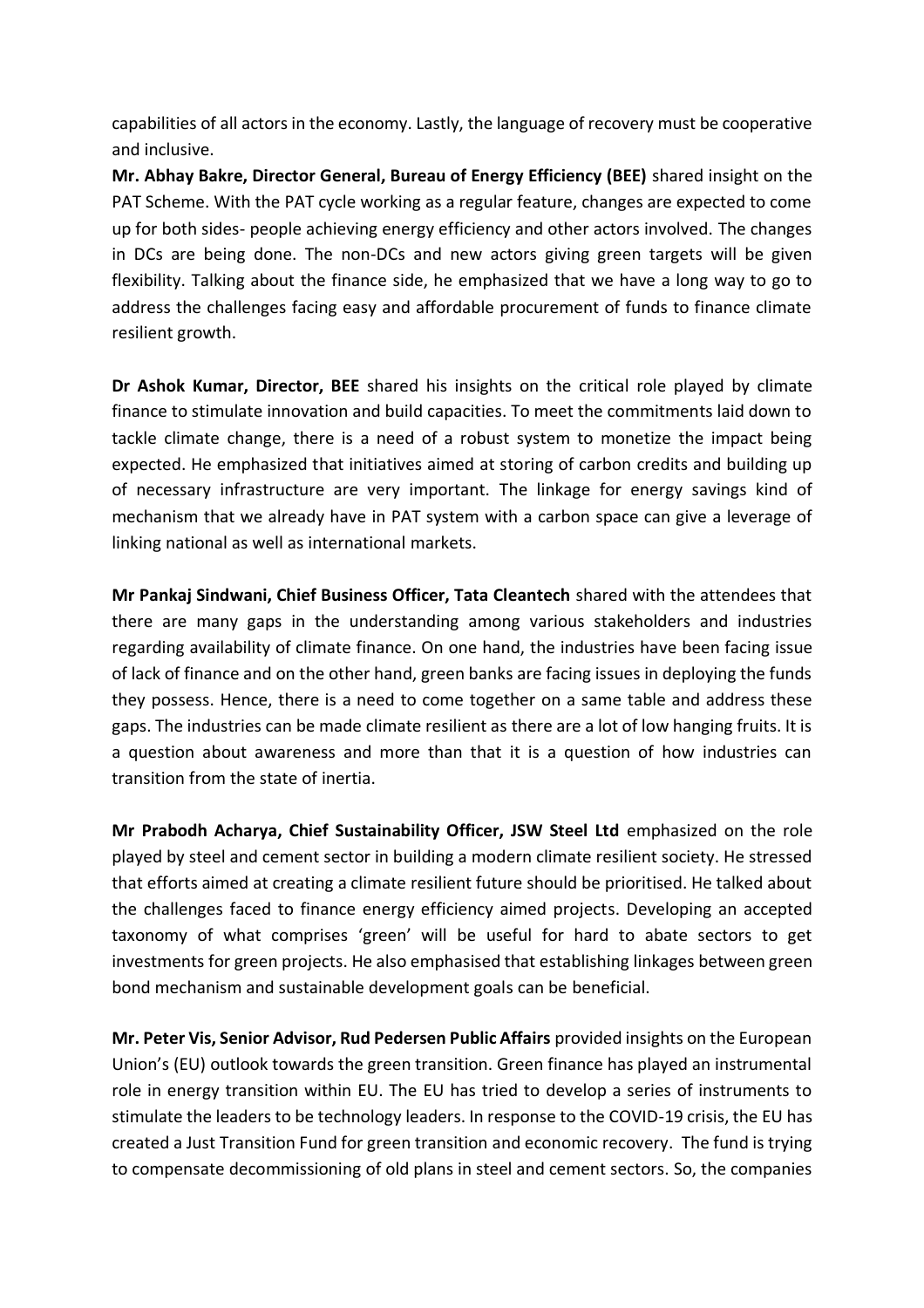already having old plans will have a significant impact of the same. This fund will also help in rebuilding of area in terms of infrastructure provision like broadband, transport link, infrastructure link. This helps these types of industries to engage in energy transition. This fund is also for the interest of socio-economic transition and will be consistent with Europe's goal of being climate neutral by 2050. Lastly, EU is worried about the ambition of Climate Agenda that there are industries vulnerable to carbon leakages and competitive distorting with states that might be free riding or ignoring environment constraints. To address this, the idea of border adjustment mechanism on tax has been raised.

**Mr Dipankar Ghosh, Partner and Leader Sustainability & Climate Change, Thinkthrough Consulting** shared that with the COVID-19 pandemic, the focus has been shifted to survival and economic revival needed to overcome from the economic slowdown. In undergoing such economic revival, there is a need to have a balance between economic growth options and wellbeing. To ensure climate resilient growth, easy and affordable provision of finance is critical. He stressed that the private sector has a crucial role to play in ensuring availability of green finance. He shared his insights on the Green Brown Matrix developed by WRI and UNEP which measure the lending contribution to the climate progress. It can be instrumental to increase the investment awareness and to evaluate the green quotient for investment.

#### **Second Panel Session: Preparing for Future Carbon Markets and Finance Mechanisms**

The session began with **Ms Ritu Ahuja, Research Associate, TERI** setting the context for the discussions. She emphasised that for a green transition, major industries had already capitalised on the low hanging fruits and needed a larger scale of transition. This needed newer means of financing. Blended finance, innovative results-based finance, transition bonds could help mobilise finance for a larger scaled transition. She highlighted the necessity of looking beyond conventional sectors of transition and look at means of financing naturebased solutions and other adaptive solutions via innovative financing.

The session was moderated by **Mr R R Rashmi, Distinguished Fellow, TERI**. He shared his insights on how carbon markets are important in developing countries like India to mobilize climate finance, especially when two broad challenges can be recognized as barriers to thisfinancial barriers and barriers posed by ramifications of the pandemic on ability of the governments to mobilize finance. There is need to discuss whether carbon related finance should be developed as a tool of statutory initiative or voluntary measure adopted by industry, as an implicit tax or explicit tax. This question is especially important for many developing countries like India, where the markets for such are still in the basic stage of formation.

**Dr. Karsten Neuhof, Head, Department of Climate Policy, DIW Berlin**, talked about the growing clarity of international cooperation and financial instruments to facilitate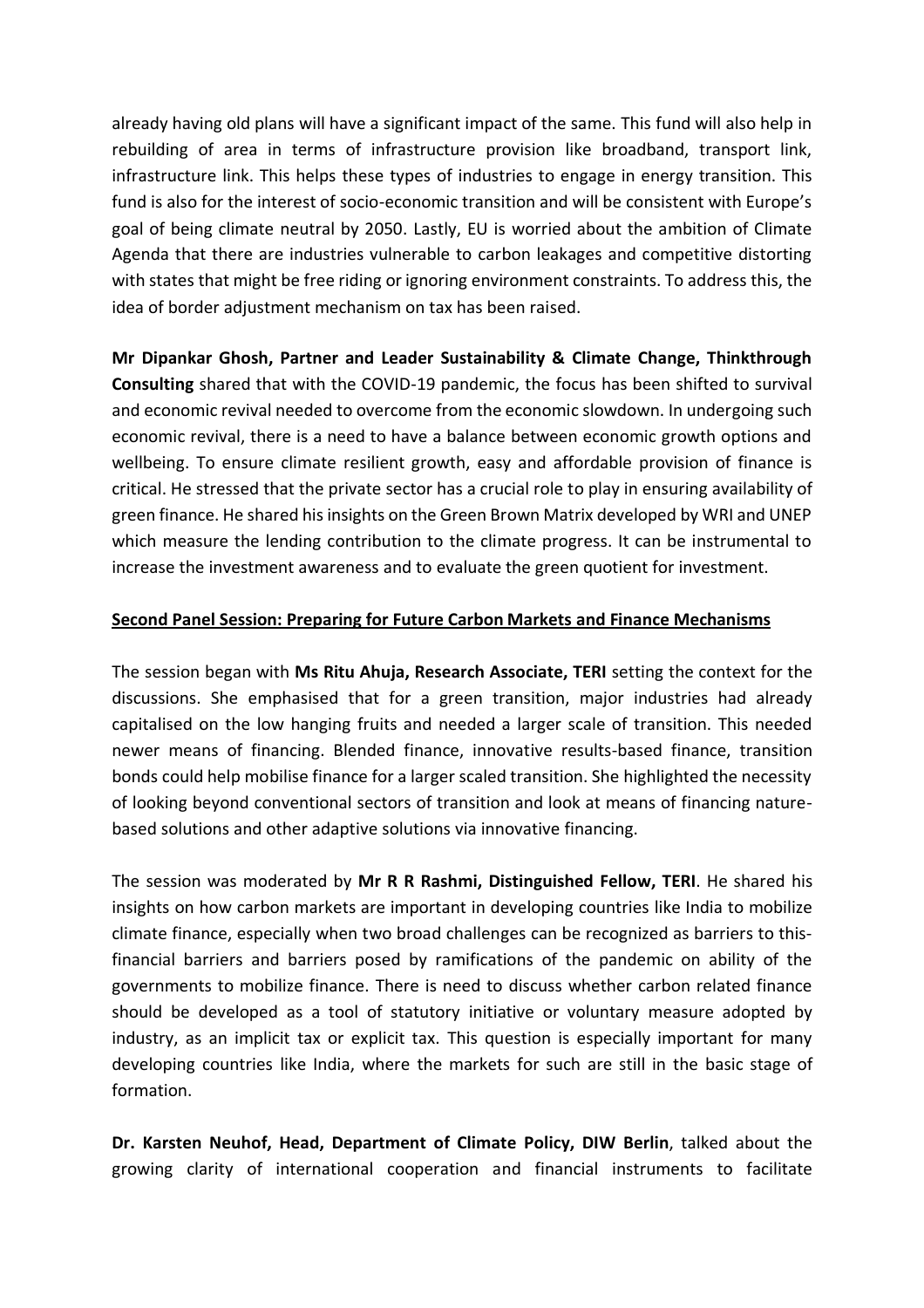investments towards climate neutrality. He shared his insights on an interview conducted in Europe for 20 companies to understand what kind of investments can be pursued as part of recovery spending support. It was found that they proposed more investments towards climate neutrality in basic materials. Further, when asked to recognize challenges for implementation, 90% of the respondents pointed out the need for climate friendly process and materials to be cost competitive with conventional materials. There is also a need for developing strategy from public policy for carbon cost internalization. Technology readiness was also seen as challenge in relation to incremental costs. He also pointed out how bankability, in terms of carbon prices, can be used as a hedging instrument. He also highlighted the example of European taxonomy that looks at the share of activities companies have on green area, which can further be developed as a starting point.

**Mr. Damandeep Singh, Director, CDP India**, started his discussion, by giving an Indian perspective, on how money is available but isn't being tapped into, which may be because of lack of clarity with the international markets. He further stressed on the how transparency and climate related financial disclosure are the foundations for climate action. In addition, integration of reporting of climate risk into financial reporting is also required. There is a need for a greater move towards disclosures, to drive action as a non-disclosure campaign. He gave examples of movement and hope of Indian industries, where 41 companies have adopted science-based targets and 50 companies either have carbon price or aim to do it. There is still a need of signal from government as well as greater involvement to make this movement faster.

**Prof. Jos Delbeke, Professor, The European University Institute**, discussed how carbon market are a standard element of policy mix. He shared his insights relating to three major points on carbon markets in European Union (EU). Firstly, he spoke about the explicit carbon pricing in EU. The EU-ETS (EU-Emissions trading Scheme) has been developed as a part of policy package and is a major driver of emission reduction. He then moved on to cover focus on how revenue is being raised for finance, with higher carbon prices and more sectors covered under EU-ETS. Further, he talked how low-income member countries get more revenue out of ETS, showing a redistribution mechanism to support transition. His third point discussed taxonomy for green finance. From an international climate finance perspective, EU is mainstreaming climate change into its development agenda, with the important element of taxonomy of green finance. Taxonomy for green finance will be a promising avenue to avoid green washing and for future co-operation.

As the last panelist, **Dr C.S. Sinha, Advisor, Climate Change Group, World Bank**, summarized nature of carbon markets, especially from context of developing countries like India. He pointed out how developing countries associate carbon markets with carbon offset markets, where the demand has shifted to voluntary sector. While the view of carbon markets in developing countries has been seen as a mechanism for international financial markets, in